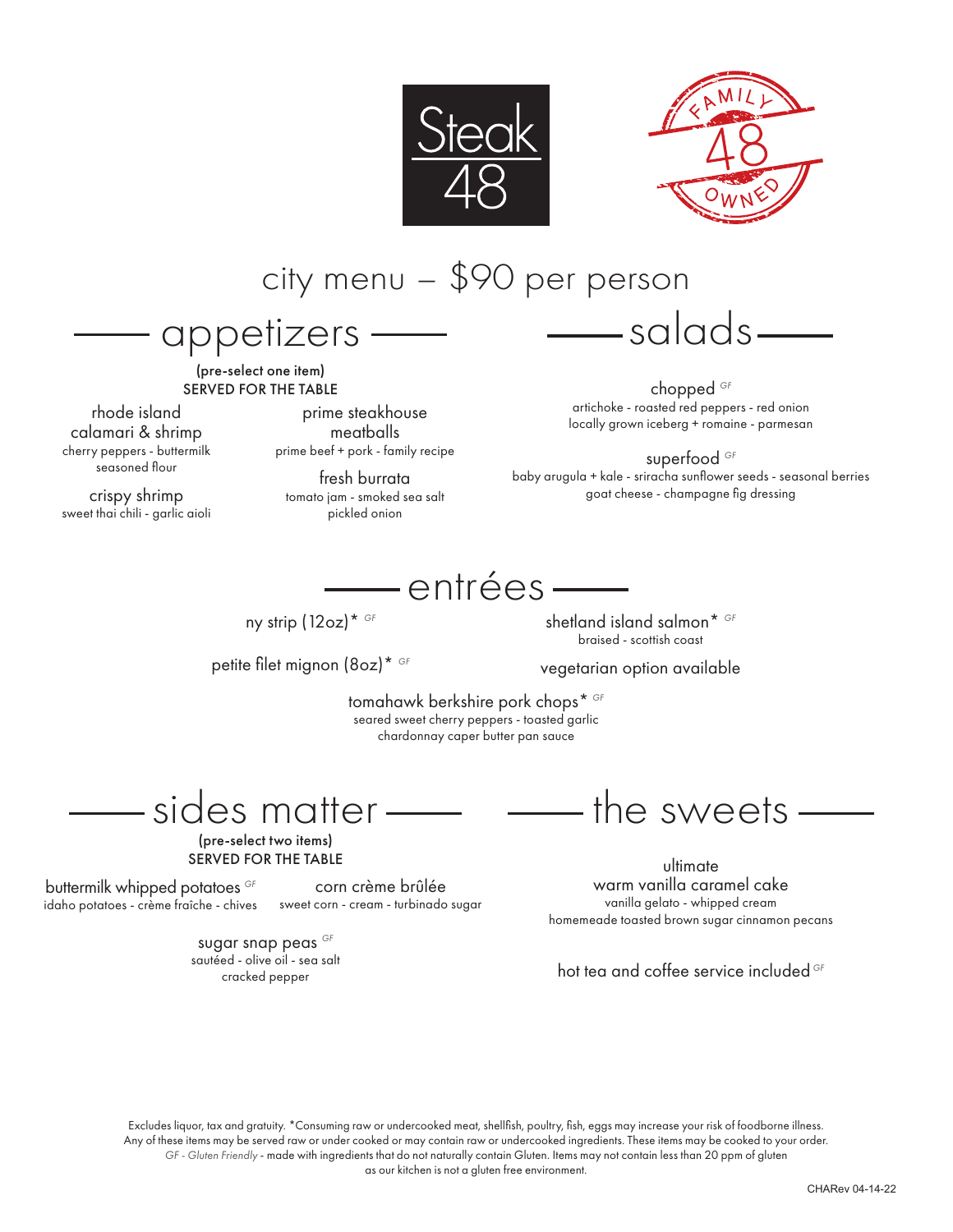



### prime menu – \$105 per person

appetizers

(pre-select two items) SERVED FOR THE TABLE

rhode island calamari & shrimp cherry peppers - buttermilk seasoned flour

crispy shrimp sweet thai chili - garlic aioli

prime steakhouse meatballs prime beef + pork - family recipe

fresh burrata tomato jam - smoked sea salt pickled onion

sautéed broccoli *GF* olive oil - sea salt - shaved parmesan sautéed sweet corn *GF* cilantro - chopped parsley

chopped *GF* artichoke - roasted red peppers - red onion locally grown iceberg + romaine - parmesan

salads

superfood *GF* baby arugula + kale - sriracha sunflower seeds - seasonal berries goat cheese - champagne fig dressing



ny strip (12oz)\* *GF*

petite filet mignon (8oz)\* *GF*

shetland island salmon\* *GF* braised - scottish coast

#### vegetarian option available

tomahawk berkshire pork chops\* *GF* seared sweet cherry peppers - toasted garlic chardonnay caper butter pan sauce

sides matter —

(pre-select two items) SERVED FOR THE TABLE

buttermilk whipped potatoes *GF* idaho potatoes - crème fraîche - chives

corn crème brûlée sweet corn - cream - turbinado sugar

> sugar snap peas *GF* sautéed - olive oil - sea salt cracked pepper

 $\longrightarrow$  the sweets  $\longrightarrow$ 

ultimate warm vanilla caramel cake vanilla gelato - whipped cream homemade toasted brown sugar cinnamon pecans

hot tea and coffee service included *GF*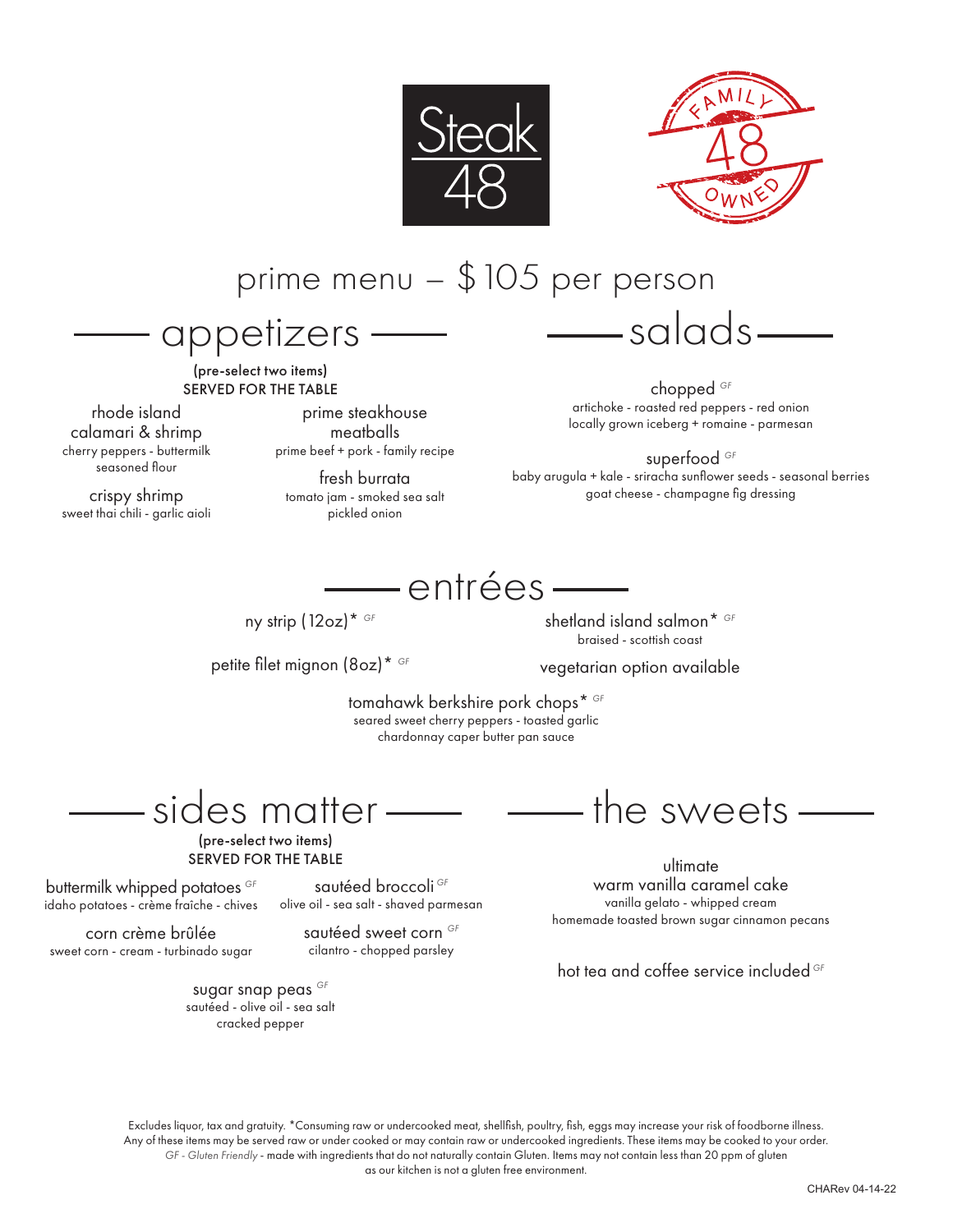



## signature 48 menu – \$115 per person

appetizers

(pre-select two items) SERVED FOR THE TABLE

rhode island calamari & shrimp cherry peppers - buttermilk seasoned flour

crispy shrimp sweet thai chili - garlic aioli

prime steakhouse meatballs prime beef + pork - family recipe

fresh burrata tomato jam - smoked sea salt pickled onion

chopped *GF*

— salads —

artichoke - roasted red peppers - red onion locally grown iceberg + romaine - parmesan

superfood *GF* baby arugula + kale - sriracha sunflower seeds - seasonal berries goat cheese - champagne fig dressing

> roasted beet *GF* ruby + golden beets - goat cheese - pistachios

## — entrées ——

ny strip (12oz)\* *GF*

filet mignon (12oz)\* *GF*

tomahawk berkshire pork chops\* *GF* seared sweet cherry peppers - toasted garlic chardonnay caper butter pan sauce

shetland island salmon\* *GF* braised - scottish coast

colorado half rack of lamb\* *GF* authentic colorado heritage lamb - mountain prairie raised

vegetarian option available

sides matter -

(pre-select three items) SERVED FOR THE TABLE

chef king's au gratin potatoes *GF* caramelized onion - gouda mozzarella

buttermilk whipped potatoes *GF* idaho potatoes - crème fraîche - chives

roasted brussels sprouts *GF* sea salt - crispy bacon - get these!

sugar snap peas *GF* sautéed - olive oil - sea salt cracked pepper

sautéed sweet corn *GF* cilantro - chopped parsley

corn crème brûlée sweet corn - cream - turbinado sugar

 $\longrightarrow$  the sweets  $\longrightarrow$ 

ultimate warm vanilla caramel cake vanilla gelato - whipped cream homemade toasted brown sugar cinnamon pecans

s'mores in a jar toasted marshmallow - double chocolate - graham cracker

hot tea and coffee service included *GF*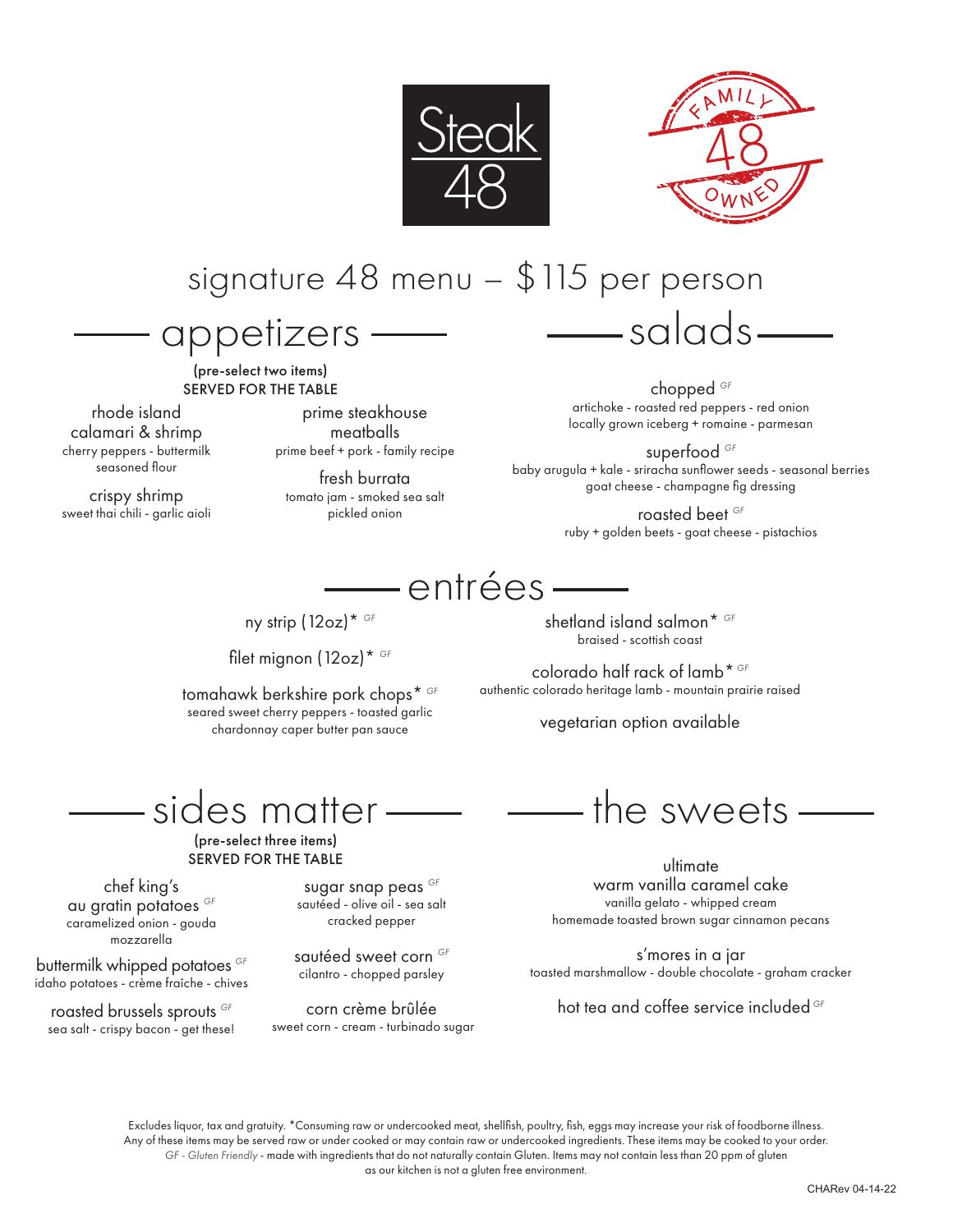



## southpark menu – \$125 per person

appetizers

(pre-select three items) SERVED FOR THE TABLE

rhode island calamari & shrimp cherry peppers - buttermilk - seasoned flour

prime steakhouse meatballs prime beef + pork - family recipe

> crispy shrimp sweet thai chili - garlic aioli

fresh burrata tomato jam - smoked sea salt - pickled onion

(pre-select three items)

salads

chopped *GF* artichoke - roasted red peppers - red onion locally grown iceberg + romaine - parmesan

steak knife BLT wedge *GF* baby iceberg head - stella blue cheese crispy bacon - grape tomato

superfood *GF* baby arugula + kale - sriracha sunflower seeds - seasonal berries goat cheese - champagne fig dressing

> roasted beet *GF* ruby + golden beets - goat cheese - pistachios

### -entrées-

ny strip (12oz)\* *GF*

filet mignon (12oz)\* *GF*

bone-in ribeye (22oz)\* *GF*

vegetarian option available

# sides matter-

(pre-select three items) SERVED FOR THE TABLE

chef king's au gratin potatoes *GF* caramelized onion - gouda mozzarella

buttermilk whipped potatoes *GF* idaho potatoes - crème fraîche - chives

roasted brussels sprouts *GF* sea salt - crispy bacon - get these!

sugar snap peas *GF* sautéed - olive oil - sea salt cracked pepper

creamed spinach chopped spinach - smoked garlic artichoke hearts - sweet cream

corn crème brûlée sweet corn - cream - turbinado sugar shetland island salmon\* *GF* braised - scottish coast

new bedford sea scallops\* *GF* lemon butter - sea salt - chardonnay

tomahawk berkshire pork chops\* *GF* seared sweet cherry peppers - toasted garlic chardonnay caper butter pan sauce

the sweets.

(pre-select two items)

ultimate warm vanilla caramel cake vanilla gelato - whipped cream homemade toasted brown sugar cinnamon pecans

s'mores in a jar toasted marshmallow - double chocolate - graham cracker

> fresh seasonal berries *GF* fresh whipped cream

hot tea and coffee service included *GF*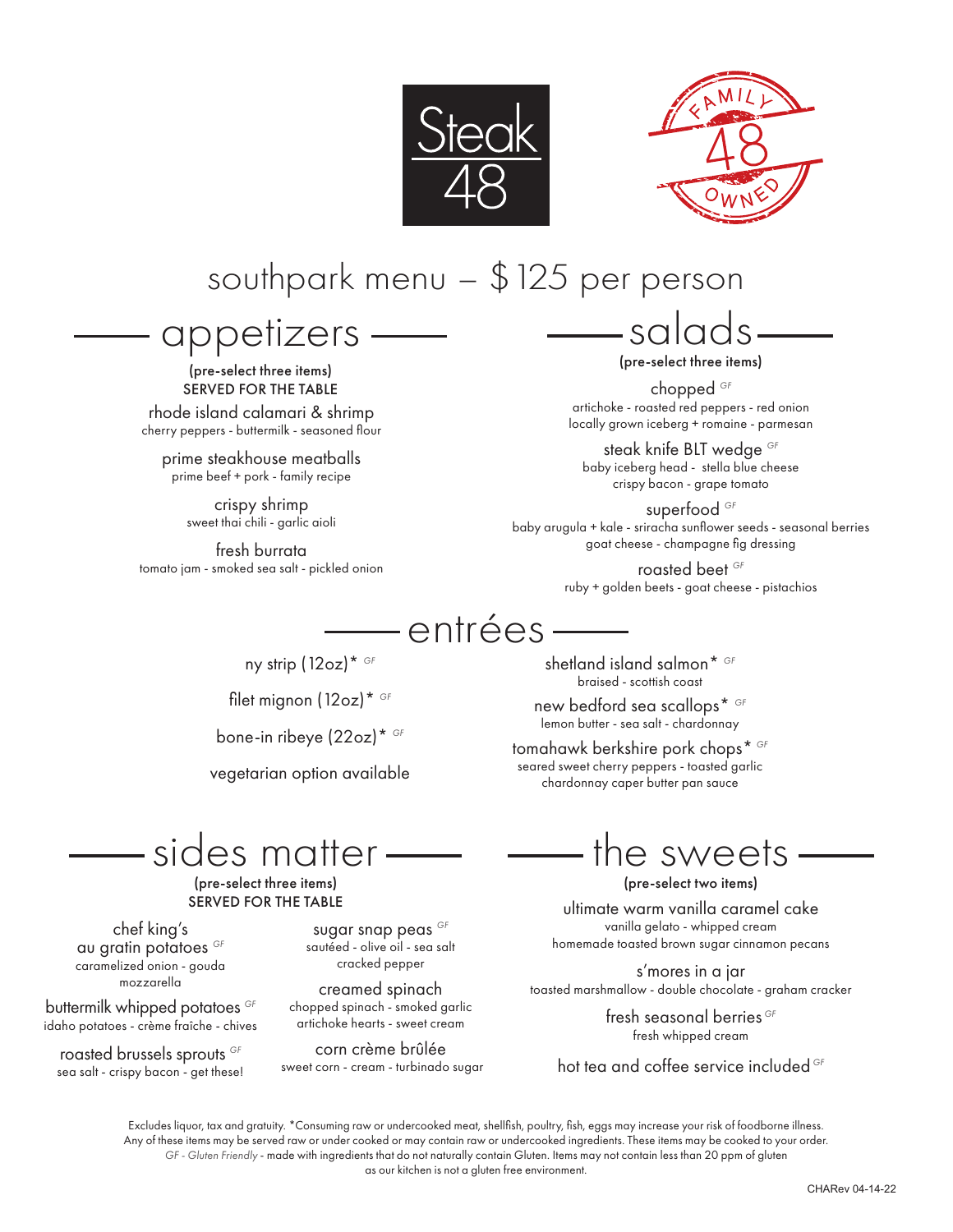



# chef's menu – \$150 per person

### appetizers

SERVED FOR THE TABLE iced seafood platter to include: colossal shrimp cocktail *GF*

maine lobster cocktail *GF*

chef's daily selection of fresh oysters\* *GF* east coast + west coast - champagne mignonette

iced alaskan king crab legs *GF*

served with house-made cocktail sauce - drawn butter atomic horseradish - creamy mustard

salads (pre-select two items)

chopped *GF* artichoke - roasted red peppers - red onion locally grown iceberg + romaine - parmesan

steak knife BLT wedge *GF* baby iceberg head - stella blue cheese crispy bacon - grape tomato

superfood *GF* baby arugula + kale - sriracha sunflower seeds - seasonal berries goat cheese - champagne fig dressing

> roasted beet *GF* ruby + golden beets - goat cheese - pistachios

## – entrées -

ny strip (12oz)\* *GF*

bone-in ribeye (22oz)\* *GF*

tomahawk berkshire pork chops\* *GF* seared sweet cherry peppers - toasted garlic chardonnay caper butter pan sauce

# sides matter.

(pre-select three items) SERVED FOR THE TABLE

chef king's au gratin potatoes *GF* caramelized onion - gouda mozzarella

buttermilk whipped potatoes *GF* idaho potatoes - crème fraîche - chives roasted brussels sprouts *GF* sea salt - crispy bacon - get these! corn crème brûlée sweet corn - cream - turbinado sugar

sugar snap peas *GF* sautéed - olive oil - sea salt cracked pepper

creamed spinach chopped spinach - smoked garlic artichoke hearts - sweet cream

sautéed mushrooms *GF* seasonal variety - garlic parsley - thyme

sautéed sweet corn *GF* cilantro - chopped parsley

filet mignon (12oz)\* *GF*

chilean sea bass\* *GF* braised - chardonnay - sea salt - cracked pepper

vegetarian option available

the sweets

(pre-select two items)

ultimate warm vanilla caramel cake vanilla gelato - whipped cream homemade toasted brown sugar cinnamon pecans

s'mores in a jar toasted marshmallow - double chocolate - graham cracker

> fresh seasonal berries *GF* fresh whipped cream

red velvet bread pudding vanilla gelato - white chocolate - sweet cream cheese

hot tea and coffee service included *GF*